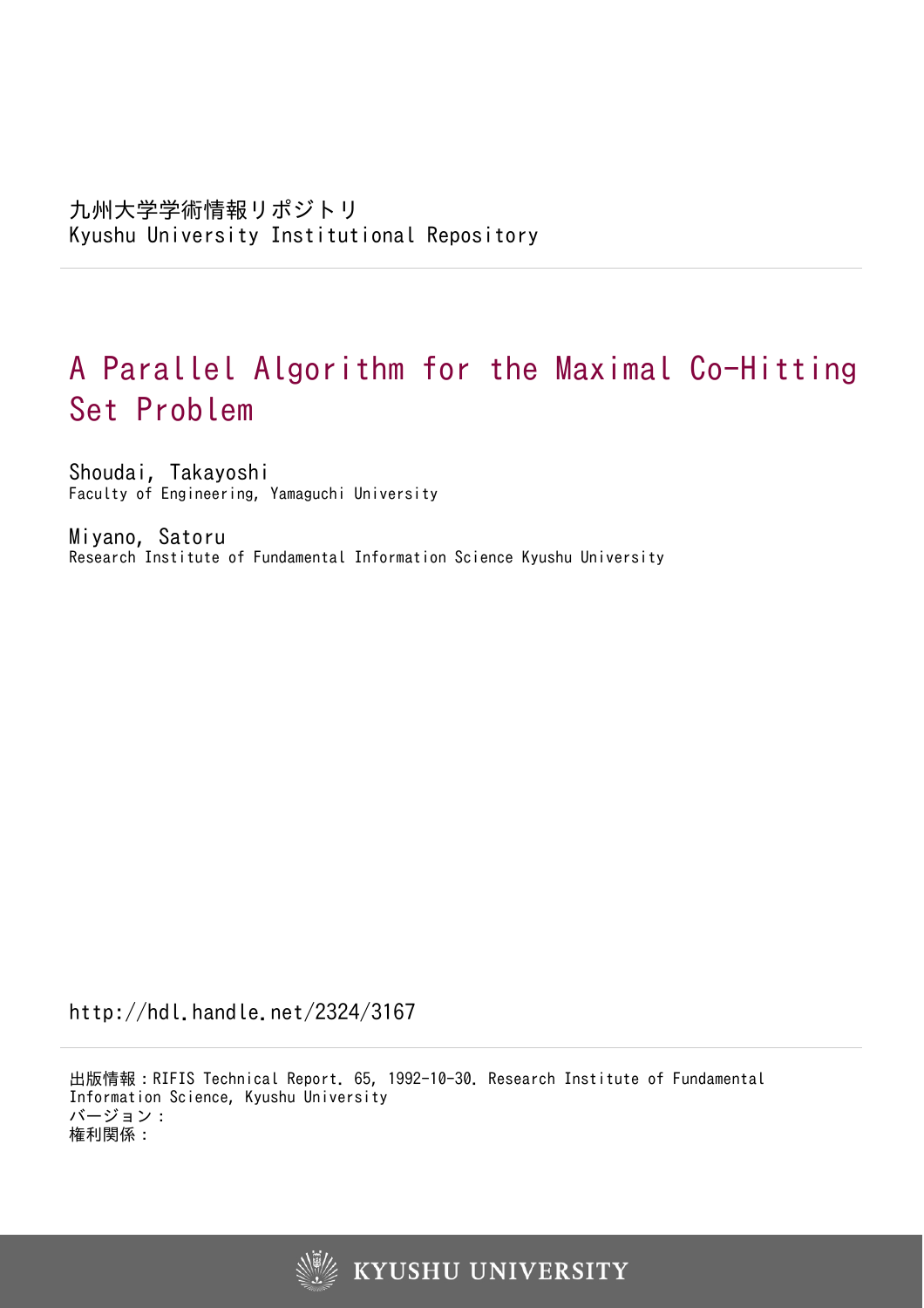# RIFIS Technical Report

A Parallel Algorithm for the Maximal Co-Hitting Set Problem

Takayosi Shoudai Satoru Miyano

October 30, 1992

Research Institute of Fundamental Information Science Kyushu University 33 Fukuoka 812, Japan

E-mail: miyano@rifis.sci.kyushu-u.ac.jp Phone: 092-641 -1 101 ex. 4471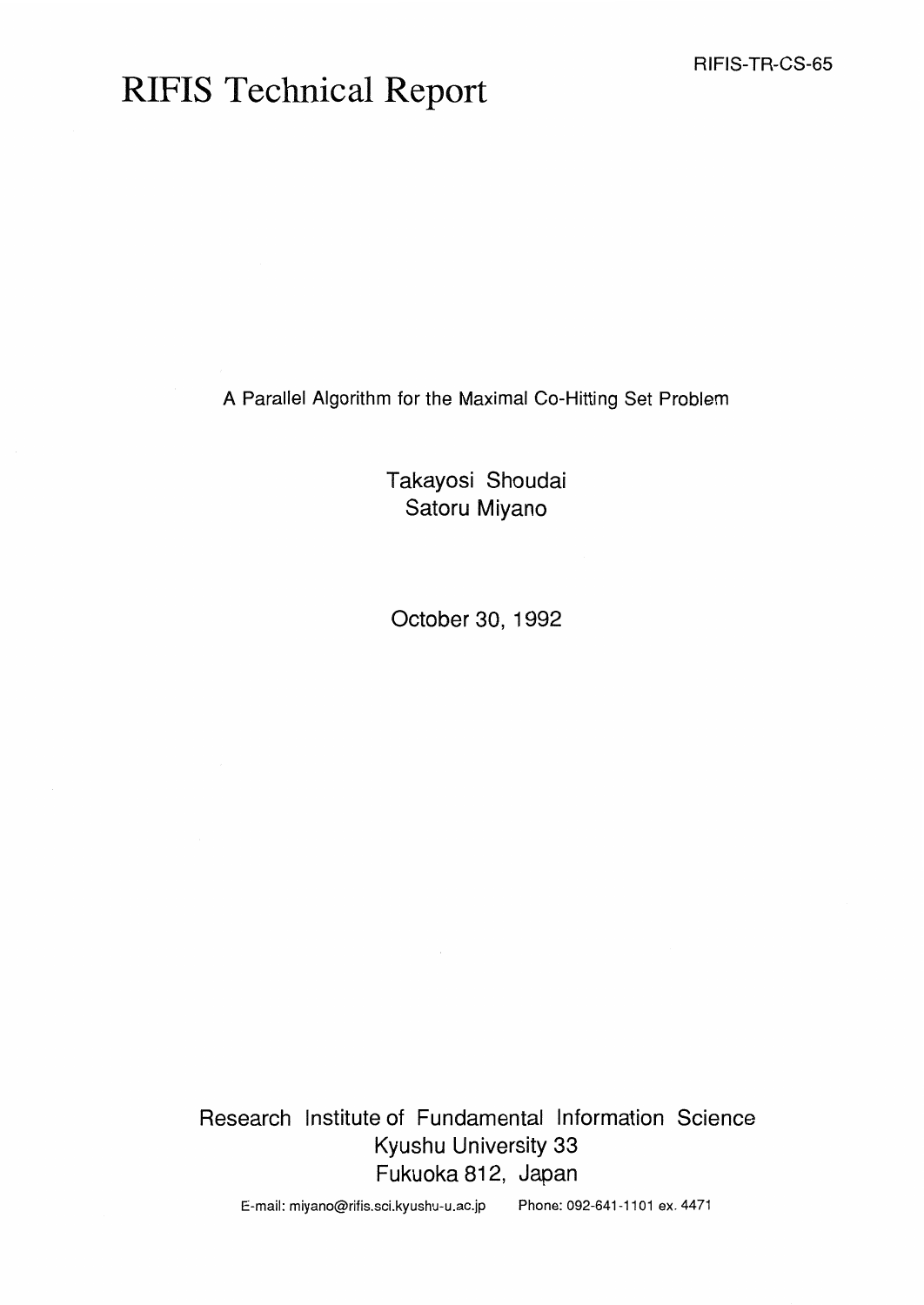## A Parallel Algorithm for the Maximal Co-Hitting Set Prob

Takayoshi Shoudai

Faculty of Engineering, Yamaguchi University, Ube-shi, 755, Japan

Satoru Miyano Research Institute of Fundamental Information Science

Kyushu University **33,** Fukuoka-shi, 812, Japan

#### **Abstract**

Let  $C = \{c_1, \ldots, c_m\}$  be a family of subsets of a finite set  $S = \{1, \ldots, n\}$ , a subset S' of S is a co-hitting set if S' contains no element of *C* as a subset. By using an  $O((\log n)^2)$  time EREW PRAM algorithm for a maximal independent set problem (MIS), we show that a maximal co-hitting set for  $S$  can be computed on an EREW PRAM in time  $O(\alpha\beta(\log(n + m))^2)$  using  $O(n^2m)$  processors, where  $\alpha = \max\{|c_i| \mid$  $i = 1, \ldots, m$  and  $\beta = \max\{|d_j| | j = 1, \ldots, n\}$  with  $d_j = \{c_i | j \in c_i\}$ . This implies that if  $\alpha\beta = O((\log(n+m))^k)$  then the problem is solvable in NC.

*Keywords*: algorithm and computational complexity, parallel algorithm, maximal co-hitting set problem, minimal set cover problem, maximal independent set problem

### **1** Introduction

Let  $C = \{c_1, \ldots, c_m\}$  be a family of subsets of a finite set  $S = \{1, \ldots, n\}$ . A subset S' of S is called a co-hitting set for C if  $c_i \not\subset S'$  for all  $i = 1, \ldots, m$ . The maximal co-hitting set problem (MCHS) is to find a maximal co-hitting set when a finite set S and **a** family C of subsets of S are given. We study a way of employing the parallel algorithms for the maximal independent set problem (MIS)[4, 5, 61 to solve maximal or minimal problems in NC, which is the class of problems computable by PRAMS with a polynomial number of processors in  $O((\log n)^k)$  time for some  $k \geq 0$ . For the bounded degree maximal subgraph problems, by using the NC algorithms for MIS, we have constructed an NC algorithm [8]. Moreover, we have shown that MIS is useful to solve some class of the maximal vertexinduced subgraph problem for a hereditary and local graph property in parallel[9]. This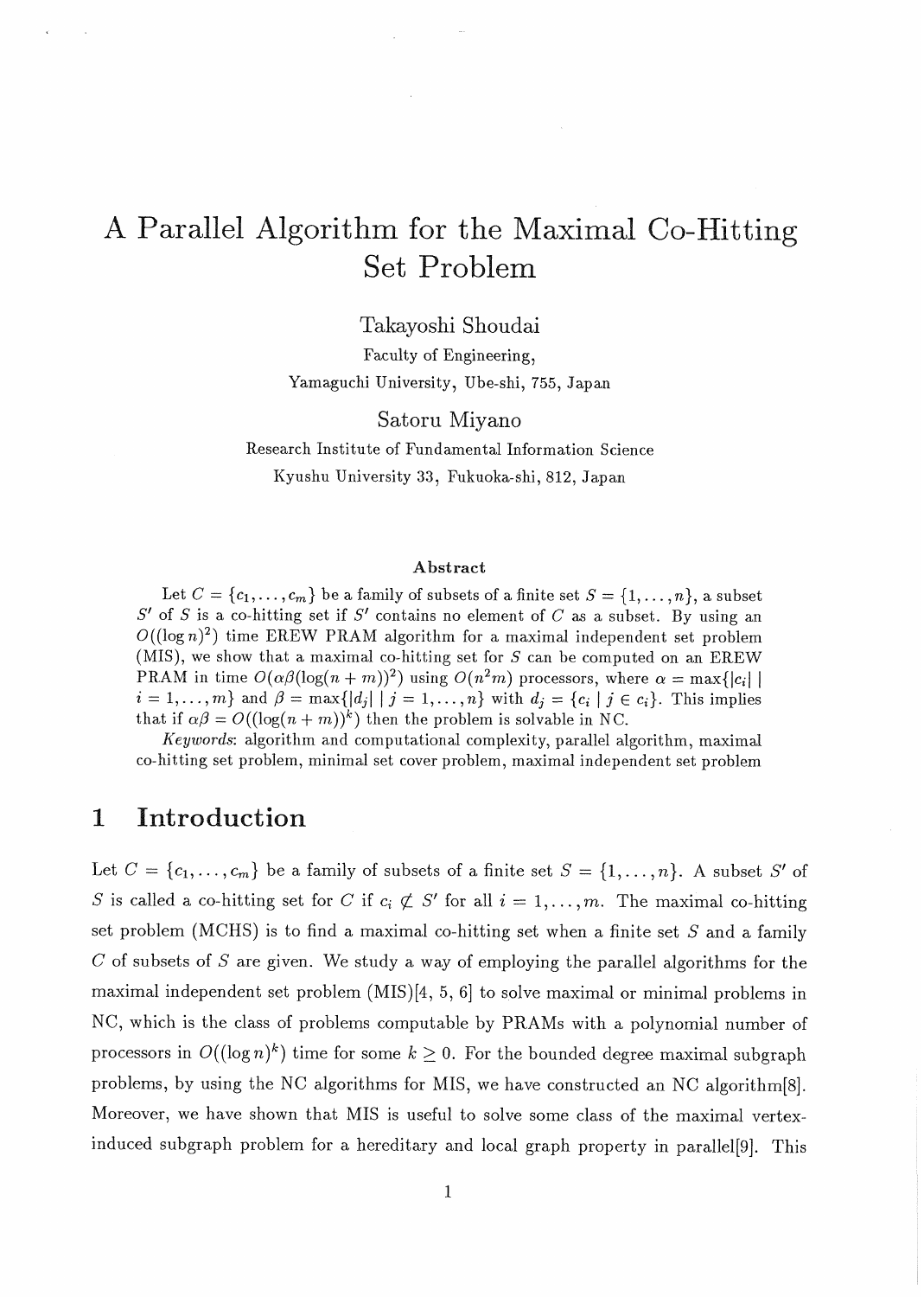paper presents a parallel algorithm for solving MCHS by employing the same technique as the previous results.

The maximal independent set problem for an undirected graph  $G = (V, E)$  is to find a maximal subset of vertices *U* such that no two vertices in *U* are adjacent. It is easy to see that MIS is a special case of MCHS for  $|c_i| = 2$  for all  $i = 1, \ldots, m$ . These problems are easily solved in polynomial time by straightforward greedy sequential algorithms. However, these algorithms are hardly parallelizable since they are P-complete[2, 6, 71. On the other hand, the problem of finding *any* maximal independent set of a graph was shown to be in NC[4, 5, 61. Our algorithm finds *any* maximal co-hitting set for a given family of subsets by using an NC maximal independent set algorithm. Berger et al.[l] showed an NC approximation algorithm for the minimum set cover problem, which is known to be NP-complete[3]. Since the minimum set cover problem is easily reduced from MCHS as stated in the next section, their algorithm also computes a maximum co-hit ting set approximately. But their algorithm does not necessarily produce a maximal co-hitting set. It is not known whether *any* maximal co-hitting set is computed in NC.

In this paper, we show an algorithm for the maximal co-hitting set problem which employs the MIS algorithm. For example, by using the Luby's parallel MIS algorithm[6] as subroutines, our algorithm can be implemented on an EREW PRAM in time  $O(\alpha\beta(\log(n +$ m))<sup>2</sup>) using  $O(n^2m)$  processors, where  $\alpha = \max\{|c_i| \mid i = 1,\ldots,m\}$  and  $\beta = \max\{|d_i| \mid n$  $j = 1, \ldots, n$  with  $d_j = \{c_i \mid j \in c_i\}$ . This implies that if  $\alpha \beta = O((\log(n + m))^k)$  then the problem is solvable in NC.

## **2** Solving the maximal co-hitting set problem using MIS

Let  $C = \{c_1, ..., c_m\}$  be a family of subsets of a finite set  $S = \{1, ..., n\}$ . A subset S' of S is called a *co-hitting set* if  $c_i \not\subseteq S'$  for all  $i = 1, ..., m$ .

**Theorem 1** Let  $C = \{c_1, ..., c_m\}$  be a family of distinct subsets of a finite set  $S = \{1, ..., n\}$ . Let  $\alpha = \max\{|c_i| \mid i = 1, ..., m\}$  and  $\beta = \max\{|d_j| \mid j = 1, ..., n\}$ , where  $d_j = \{c_i \mid j \in$  $c_i$ . Then a maximal co-hitting set for  $C$  can be computed on an EREW PRAM in time  $O(\alpha\beta(\log(n + m))^2)$  using  $O(n^2m)$  processors.

Hence, if  $\alpha\beta = O((\log(n+m))^k)$ , then a minimal co-hitting set can be computed in NC.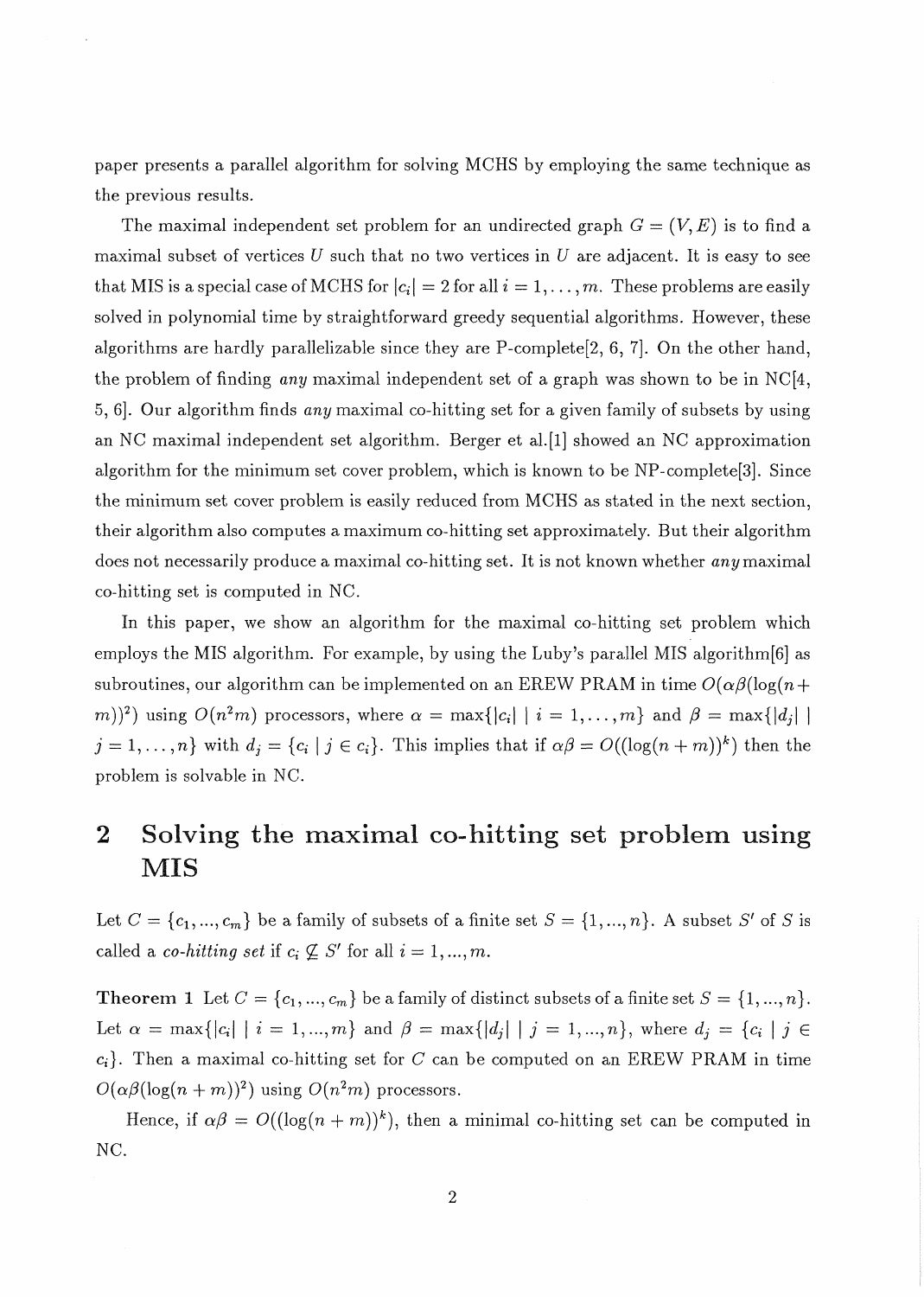/\* A family  $C_0 = \{c_1, ..., c_m\}$  with  $c_i \subseteq S_0 = \{1, ..., n\}$  for  $i = 1, ..., m$  is given. \*/ /\* We assume that  $S_0 = \bigcup_{c \in C_0} c$  and  $|c_i| \geq 2$  for  $i = 1, ..., m$ . \*/ 1 begin 2  $S \leftarrow S_0; C \leftarrow C_0;$ <br>3  $W \leftarrow \emptyset;$  /\* W get  $W \leftarrow \emptyset$ ; /\* W gets a maximal co-hitting set \*/ 4 while  $S \neq \emptyset$  do<br>5 begin *5* begin 6<br>
7 **par**  $c \in$ par  $c \in C$  do 8 begin 9 Choose two distinct vertices v, w from  $c \cap S$ ; 10 Add the edge  $\{v, w\}$  to E 11 end; 12 Find a maximal independent set I of the graph  $G = (S, E);$ 13  $W \leftarrow W \cup I;$ 14  $S \leftarrow S - I;$ 15  $U \leftarrow \{u \in S \mid c \cap S \subseteq W \cup \{u\} \text{ for some } c \in C\};$ 16 **par**  $c \in C$  do if  $c \cap U \neq \emptyset$  then delete c from C; 17  $S \leftarrow S-U;$ 18  $V \leftarrow S - \bigcup_{c \in C} c$ <br>19  $W \leftarrow W \cup V$  $W \leftarrow W \cup V$ 20  $S \leftarrow S-V;$ 21 end 22 end

#### Figure 1: Algorithm MCHS

Proof. We consider the algorithm MCHS (Figure. 1) that finds a maximal co-hitting set for  $C_0$ .

The variable W gets a maximal co-hitting set. Let  $I_i, C_i, U_i, W_i$  and  $S_i$  be the contents of the variables I, C, U, *W* and S just after the ith iteration of the while-loop, respectively. For convenience, let  $W_0 = \emptyset$  and  $U_0 = \emptyset$ . Let  $U_i^* = U_0 \cup \cdots \cup U_i$ . We also let  $E_i$  be the set of edges constructed during lines 7-11. Then from the algorithm we can easily see that  $S_0$ ,  $S_{i-1}$  and  $W_i$  are represented as the following disjoint unions (Figure 2):

$$
(1) S_i \cup W_i \cup U_i^* = S_0.
$$

- (2)  $S_{i-1} = I_i \cup U_i \cup V_i \cup S_i$ .
- (3)  $W_i = W_{i-1} \cup I_i \cup V_i$ .

*Claim 1.* For  $c \in C_i$ ,  $c \cap S_i$  contains at least two elements.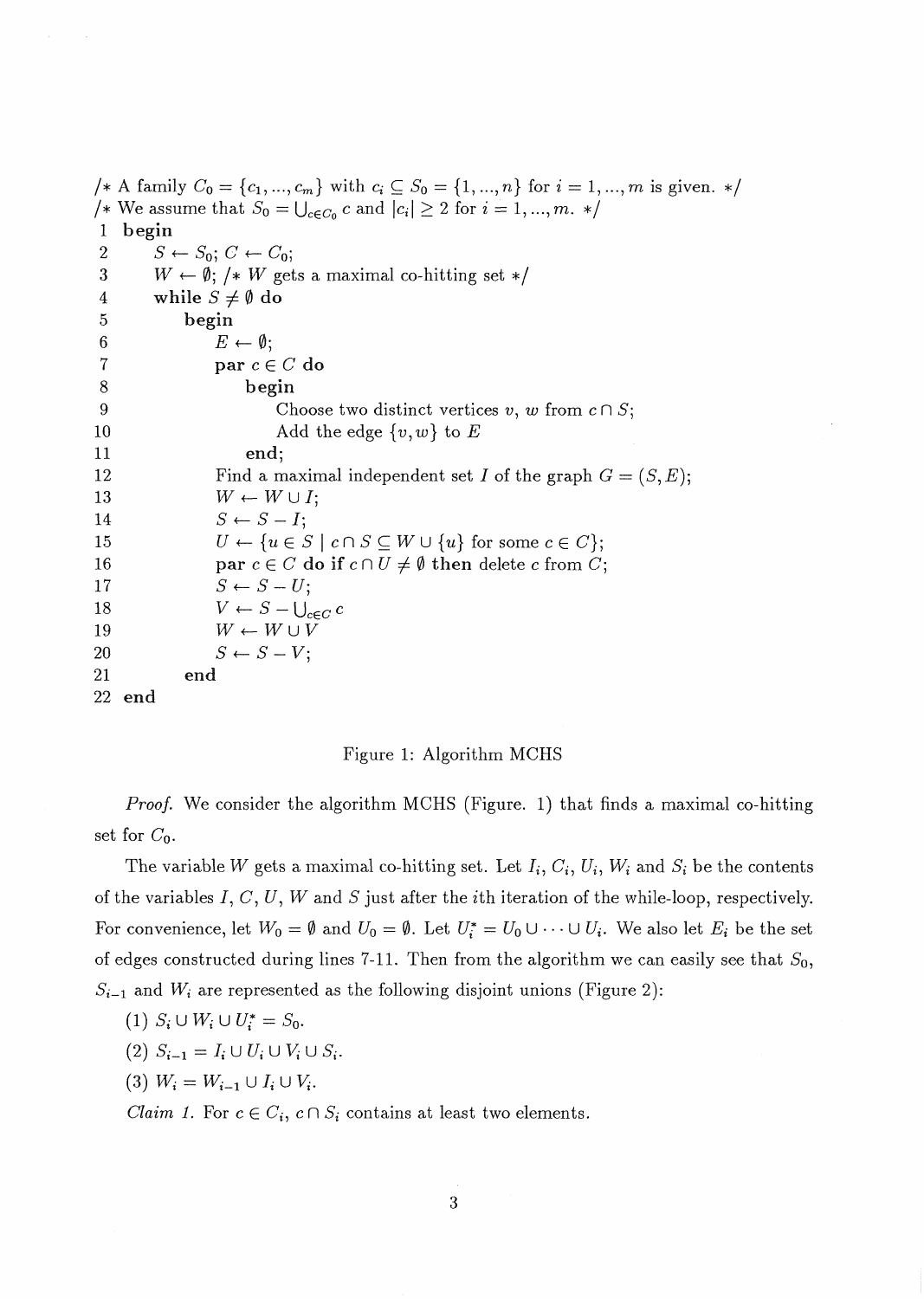*Proof.* By the assumption on the input, Claim 1 obviously holds for  $i = 0$ . Assume that the claim holds for i and  $S_{i+1} \neq \emptyset$ . Let c be in  $C_i$ . Then  $c \cap U_i = \emptyset$  from line 16 and  $c \cap V_i = \emptyset$ from line 18. Therefore from (2) we see that  $c \cap S_i = c \cap (S_{i-1} - I_i)$ . If  $c \cap S_i = \emptyset$ , then  $U_i = S_{i-1} - I_i$  from line 15. This yields  $S_i = \emptyset$  from line 17. This is a contradiction since *S<sub>i</sub>* is assumed not empty. On the other hand, if  $c \cap S_i = \{u\}$ , then  $c \cap S_i \subseteq W_{i-1} \cup I_i \cup \{u\}$ . This means that *u* is in  $U_i$  and, therefore,  $c \cap U_i \neq \emptyset$ , a contradiction. Thus  $|c \cap S_i| \geq 2$ .

*Claim 2.*  $W_i$  is a co-hitting set for  $C_0$ .

*Proof.* We assume that  $S_{i-1} \neq \emptyset$ . Obviously,  $W_0 = \emptyset$  is a co-hitting set for  $C_0$ . Assume that  $W_{i-1}$  is a co-hitting set for  $C_0$ . Let c be in  $C_0$ .

Case 1.  $c \notin C_i$ : c was deleted during the *j*th iteration for some  $1 \leq j \leq i$ . Then  $c \cap U_j \neq \emptyset$ . Hence there is *u* in  $c \cap U_j \subseteq U_i^*$ . By (1) *u* is not in  $W_i$ . Therefore we have  $c \nsubseteq W_i$ .

Case 2.  $c \in C_i$ : *c* is also in  $C_{i-1}$ . Then by Claim 1 there are v, w in  $c \cap S_{i-1}$  with  $v \neq w$ and  $\{v, w\} \in E_i$ . Since  $I_i$  is an independent set,  $v \notin I_i$  or  $w \notin I_i$ . Since  $W_{i-1}$  is a co-hitting set for  $C_0$ , we have  $c \not\subseteq W_{i-1}$ . Since no element in  $S_{i-1}$ , hence no element in  $I_i$ , is in  $W_{i-1}$ , v or w is not in  $W_{i-1} \cup I_i$ . Therefore  $c \not\subseteq W_{i-1} \cup I_i$ . On the other hand,  $c \cap V_i = \emptyset$  by line 18. Therefore  $c \not\subseteq W_{i-1} \cup I_i \cup V_i = W_i$ .

*Claim 3.* For any  $u \in U_i$ , there is  $c \in C_{i-1}$  such that  $c \subseteq W_i$ .

*Proof.* By line 15, for  $u \in U_i$  there is  $c \in C_{i-1}$  such that  $c \cap (S_{i-1} - I_i) \subseteq W_{i-1} \cup I_i \cup \{u\}.$ Then  $c \cap S_{i-1} \subseteq W_{i-1} \cup I_i \cup \{u\}$ . Note that for  $c \in C_{i-1}$  we have  $c \cap U_{i-1}^* = \emptyset$  by line 16. Then

$$
c = c \cap (S_{i-1} \cup W_{i-1} \cup U_{i-1}^*)
$$
  
\n
$$
= (c \cap S_{i-1}) \cup (c \cap W_{i-1}) \cup (c \cap U_{i-1}^*)
$$
  
\n
$$
\subseteq W_{i-1} \cup I_i \cup \{u\}.
$$
  
\n(by (1))  
\n(by c \cap U\_{i-1}^\* = \emptyset)

Let *t* be the integer such that  $S_t = \emptyset$ . Then by (1)  $S_0 = W_t \cup U_t^*$ . From Claim 2  $W_t$  is *a* co-hitting set. Claim 3 asserts that for any  $u \in U_t^*$  there is some c with  $c \subseteq W_t \cup \{u\}$ . Therefore  $W_t$  is a maximal co-hitting set for  $C_0$ .

*Claim 4.*  $t \leq \alpha\beta$ . *Proof.* For  $u \in S_i$ , we define

$$
B_i(u) = \{v \mid u \neq v \text{ and } \{u, v\} \subseteq c \cap S_i \text{ for some } c \in C_i\}.
$$

It is easy to see that  $|B_i(u)| \leq \alpha \beta$ . Then it suffices to show that

$$
|B_i(u)| < |B_{i-1}(u)|
$$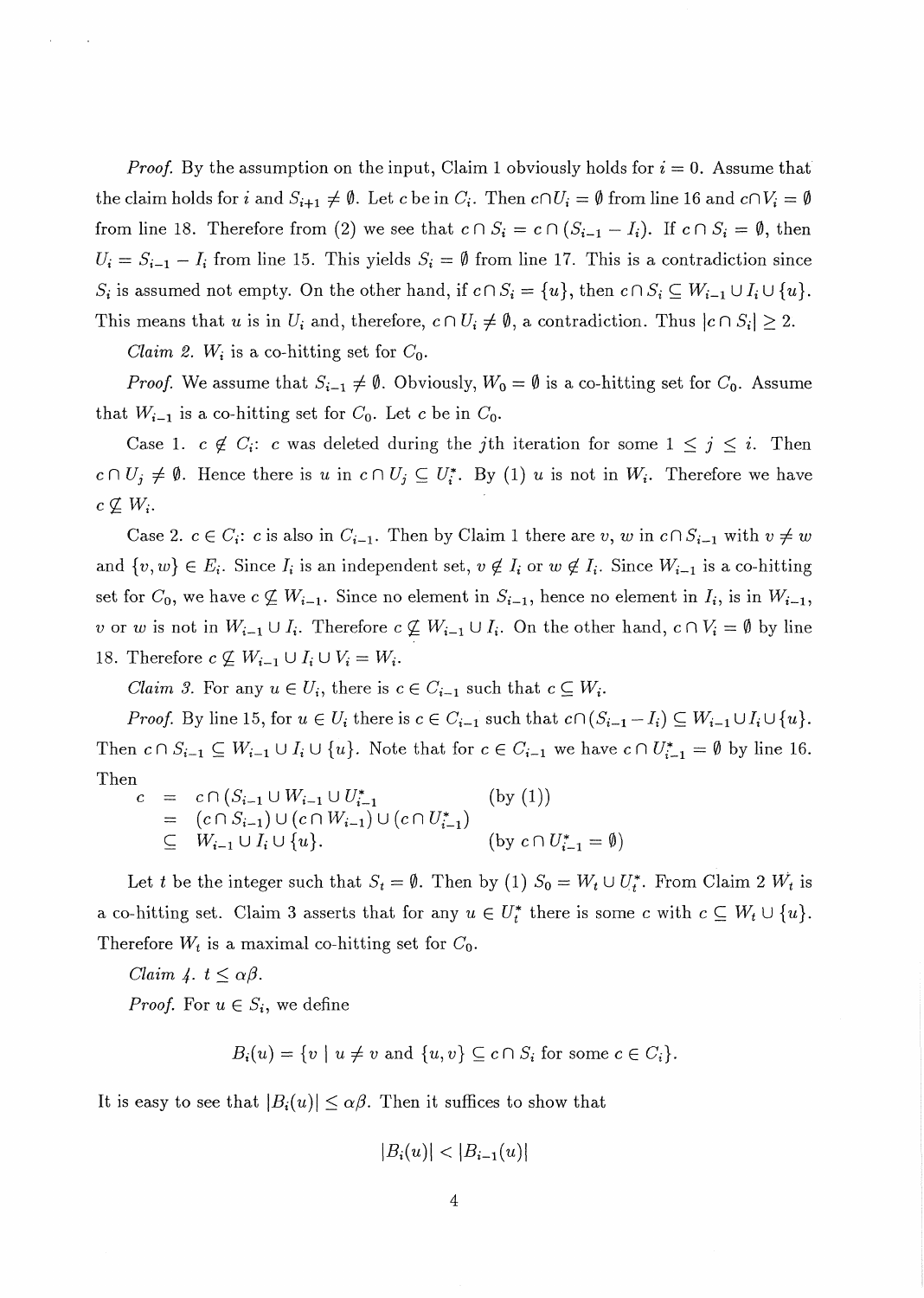

Figure 2: Relation between  $S_i$ ,  $I_i$ ,  $V_i$ ,  $W_{i-1}$  and  $U_i^*$ 

for each  $u \in S_i$ . If  $u \in S_i$ , then u is not in  $I_i$  from line 14. Since  $I_i$  is a maximal independent set, there is v with  $\{u, v\} \in E_i$ . Therefore  $\{u, v\} \subseteq c \cap S_{i-1}$  for some  $c \in C_{i-1}$ . Hence v is in  $B_{i-1}(u)$ . However, v is not in  $S_i$  since v is in  $I_i$ . Therefore v is not in  $B_i(u)$ .

As in the proof of Theorem 1, the part of finding a maximal independent set can be implemented on an EREW PRAM in  $O((\log(n + m))^2)$ ) time using  $O(n^2m)$  processors[6]. The other steps can also be implemented with at most the same amount of time and processors.<sup> $\Box$ </sup>

A subset *S'* of *S* is called a *hitting set* for *C* if  $c_i \n S' \neq \emptyset$  for all  $i = 1, ..., m$ . We say that *C* is a *set cover* if  $\bigcup_{i=1}^{n} c_i = S$ .

It should be noticed that S' is a hitting set for C and only if  $S - S'$  is a co-hitting set for C. Therefore, S' is a minimal hitting set for C if and only if  $S - S'$  is a maximal co-hitting set for  $C$ .

The problem of finding a hitting set is closely related to the set cover problem. For a family  $C = \{c_1, ..., c_m\}$  with  $\bigcup_{i=1}^n c_i = \{1, ..., n\}$ , let

$$
d_j = \{c_i \mid j \in c_i \in C\}
$$

for  $j = 1, ..., n$ . Then each  $d_j$  is not empty. Let  $D = \{d_1, ..., d_n\}$  and  $C' \subseteq C$  be a minimal hitting set for *D*. Then  $d_j \cap C' \neq \emptyset$  for each  $j = 1, ..., n$ . Therefore there is some  $c_i \in d_j \cap C'$ . Thus  $j \in c_i$ . Hence C' is a set cover of  $\{1, ..., n\}$  and also can be seen that C' is minimal. The following corollary is obtained in a straightforward way from Theorem 1:

**Corollary 1** Let  $C = \{c_1, ..., c_m\}$  be a family of subsets of a finite set  $S = \{1, ..., n\}$  such that  $S = \bigcup_{i=1}^{m} c_i$ . Let  $\alpha = \max\{|c_i| \mid i = 1, ..., m\}$  and  $\beta = \max\{|d_j| \mid j = 1, ..., n\}$ , where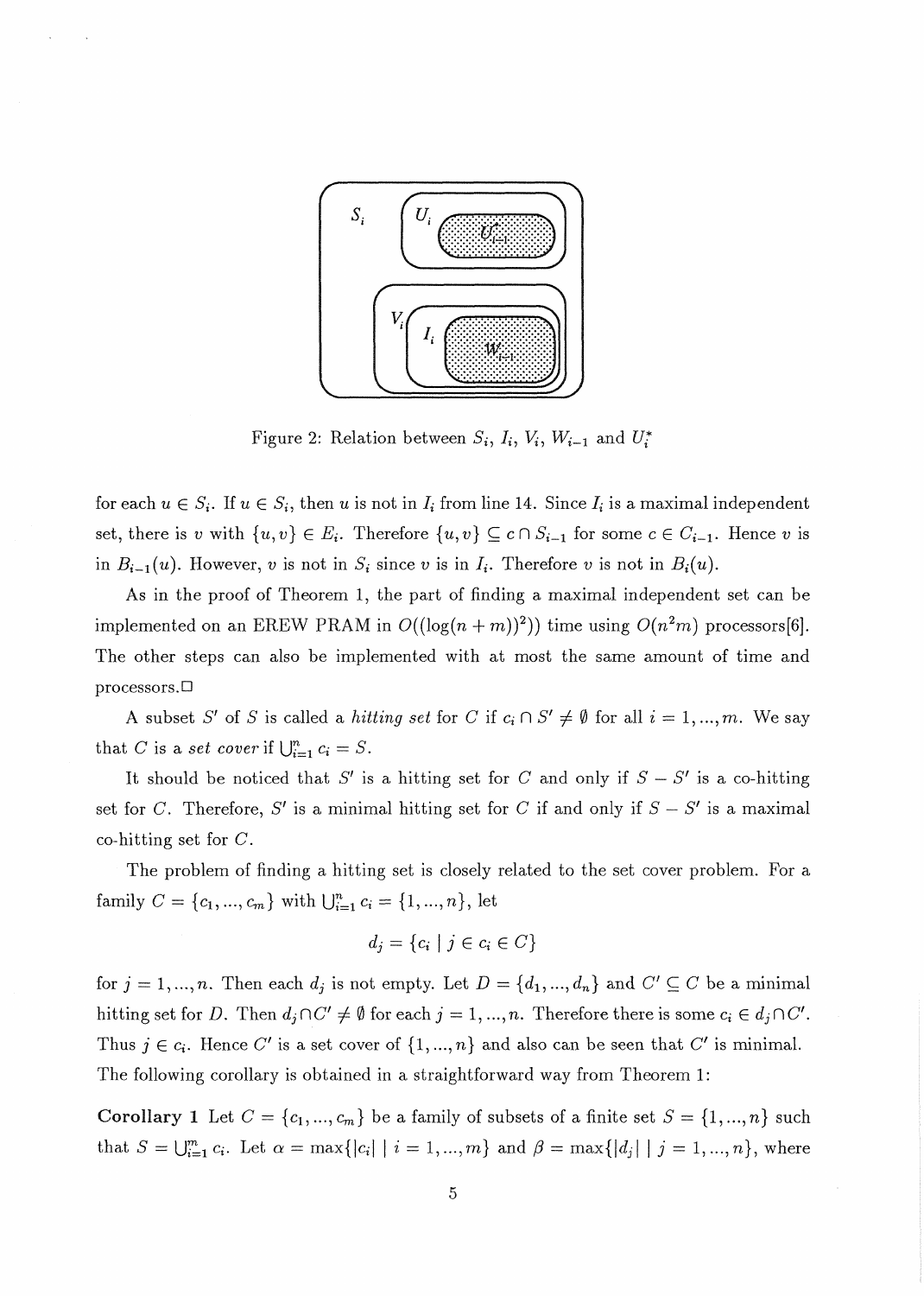$d_i = \{c_i \mid j \in c_i\}$ . Then a minimal set cover for *S* can be computed on an EREW PRAM in time  $O(\alpha\beta(\log(n+m))^2)$  using  $O(n^2m)$  processors. Hence, if  $\alpha\beta = O((\log(n+m))^k)$ , then a minimal set cover can be computed in NC.

#### **3** Conclusion

We have shown that parallel MIS algorithms are useful to solve the maximal co-hitting set problem. However, the idea of using MIS does not seem to work unless  $\alpha$  and  $\beta$  can be bounded. MIS locates at an interesting position in the NC hierarchy. It is in  $NC<sup>2</sup>$  but unlikely to belong to classes such as  $AC<sup>1</sup>$  and DET [2]. It is not difficult to see that the algorithms shown in this paper can be transformed to  $NC<sup>1</sup>$ -reductions to MIS. Hence the result in this paper give some new problems NC'-reducible to MIS.

#### References

- [1] Berger, B., Rompel, J. and Shor, P.W., Efficient NC algorithm for set cover with application to learning and geometry, 30th IEEE FOCS, 30, pp. 54-59 (1989).
- [2] Cook, S.A., A taxonomy of problems with fast parallel algorithms, Inf. Contr., 64, pp. 2-22 (1985).
- [3] Garey, M.R. and Johnson, D.S., Computers and Intractability: A Guide to the Theory of NP-Completeness, W.H. Freeman and Company, San Francisco, (1979).
- [4] Goldberg, M. and Spencer, T., A new parallel algorithm for the maximal independent set problem, SIAM J. Comput., 18, pp. 419-427 (1989).
- [5] Karp, R.M. and Wigderson, A., A fast parallel algorithm for the maximal independent set problem, J. ACM, 32, pp. 762-773 (1985).
- [6] Luby, M., A simple parallel algorithm for the maximal independent set problem, SIAM J. Comput., 15, pp. 1036-1053 (1986).
- [7] Miyano, S., Shiraishi, S. and Shoudai, T., A list of P-complete problems, RIFIS-TR-CS-17, Kyushu University (1989) (revised and extended in December, 1990).
- [8] Shoudai, T. and Miyano, S., Bounded degree maximal subgraph problems are in NC, Proc. Toyohashi Symposium on Theoretical Computer Science, pp. 97-101 (1990).